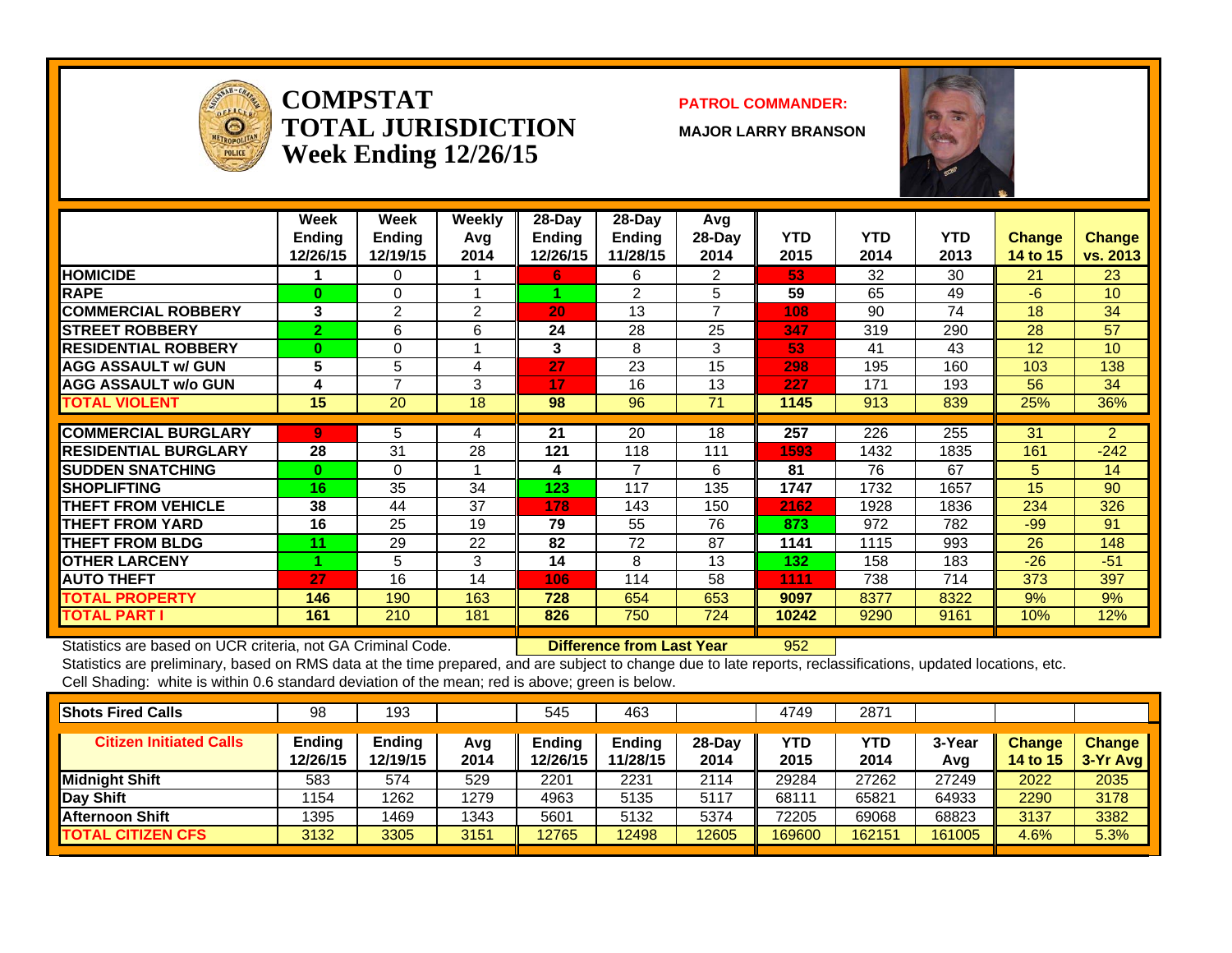

## **COMPSTATWEST CHATHAM PRECINCTWeek Ending 12/26/15**

**PRECINCT COMMANDER:**

**CAPT. CARL RAMEY**



|                             | Week<br><b>Ending</b><br>12/26/15 | Week<br><b>Ending</b><br>12/19/15 | <b>Weekly</b><br>Avq<br>2014 | 28-Day<br><b>Ending</b><br>12/26/15 | 28-Day<br><b>Ending</b><br>11/28/15 | Avg<br>$28-Dav$<br>2014 | <b>YTD</b><br>2015 | <b>YTD</b><br>2014 | <b>YTD</b><br>2013 | <b>Change</b><br>14 to 15 | <b>Change</b><br>vs. 2013 |
|-----------------------------|-----------------------------------|-----------------------------------|------------------------------|-------------------------------------|-------------------------------------|-------------------------|--------------------|--------------------|--------------------|---------------------------|---------------------------|
| <b>HOMICIDE</b>             | 0                                 | $\Omega$                          | $\Omega$                     | 0                                   | 0                                   | 0                       | 4                  | 3                  | 3                  |                           |                           |
| <b>RAPE</b>                 | $\bf{0}$                          | $\Omega$                          | $\Omega$                     |                                     |                                     |                         | 17                 | 12                 | 11                 | 5                         | 6                         |
| <b>COMMERCIAL ROBBERY</b>   | 4                                 |                                   | $\Omega$                     | 3                                   | $\Omega$                            |                         | 17                 | 17                 | 8                  | $\Omega$                  | 9                         |
| <b>STREET ROBBERY</b>       | $\bf{0}$                          | $\Omega$                          |                              | $\bf{0}$                            | 3                                   | 3                       | 26                 | 33                 | 26                 | $-7$                      | $\Omega$                  |
| <b>RESIDENTIAL ROBBERY</b>  | $\bf{0}$                          | $\Omega$                          | $\Omega$                     | 1                                   | 2                                   |                         | 9                  | 14                 | 7                  | -5                        | $\overline{2}$            |
| <b>AGG ASSAULT w/ GUN</b>   | $\bf{0}$                          | 0                                 | $\mathbf 0$                  |                                     | 4                                   |                         | 26                 | 17                 | 14                 | 9                         | 12                        |
| <b>AGG ASSAULT w/o GUN</b>  |                                   |                                   | $\Omega$                     | 3                                   | $\Omega$                            | $\overline{2}$          | 40                 | 23                 | 35                 | 17                        | 5 <sup>5</sup>            |
| <b>TOTAL VIOLENT</b>        | $\overline{2}$                    | $\overline{2}$                    | $\overline{2}$               | 9                                   | 10                                  | 9                       | 139                | 119                | 104                | 17%                       | 34%                       |
|                             |                                   |                                   |                              |                                     |                                     |                         |                    |                    |                    |                           |                           |
| <b>COMMERCIAL BURGLARY</b>  | D.                                | $\overline{2}$                    |                              | 9                                   | 11                                  | 4                       | 79                 | 51                 | 32                 | 28                        | 47                        |
| <b>RESIDENTIAL BURGLARY</b> | 6                                 | 11                                | 5                            | 31                                  | 36                                  | 21                      | 354                | 267                | 324                | 87                        | 30                        |
| <b>SUDDEN SNATCHING</b>     | $\bf{0}$                          | 0                                 | $\Omega$                     | $\bf{0}$                            | $\Omega$                            |                         | 4                  | 7                  | 3                  | $-3$                      | $\blacktriangleleft$      |
| <b>SHOPLIFTING</b>          | $\bf{0}$                          | 4                                 | 5.                           | 13                                  | 15                                  | 19                      | 198                | 246                | 160                | $-48$                     | 38                        |
| <b>THEFT FROM VEHICLE</b>   | 7                                 | 6                                 | 6                            | 41                                  | 45                                  | 26                      | 403                | 328                | 271                | 75                        | 132                       |
| <b>THEFT FROM YARD</b>      | 3                                 | 7                                 | 3                            | 25                                  | 7                                   | 12                      | 165                | 159                | 104                | 6                         | 61                        |
| <b>THEFT FROM BLDG</b>      | $\overline{2}$                    | 6                                 | 3                            | 14                                  | 13                                  | 13                      | 205                | 173                | 140                | 32                        | 65                        |
| <b>OTHER LARCENY</b>        | $\mathbf{0}$                      |                                   |                              |                                     | 3                                   | 3                       | 25                 | 37                 | 18                 | $-12$                     | $\overline{7}$            |
| <b>AUTO THEFT</b>           | 10                                | 4                                 | 3                            | 39                                  | 42                                  | 12                      | 263                | 155                | 116                | 108                       | 147                       |
| <b>TOTAL PROPERTY</b>       | 31                                | 41                                | 28                           | 173                                 | 172                                 | 111                     | 1696               | 1423               | 1168               | 19%                       | 45%                       |
| <b>TOTAL PART I</b>         | 33                                | 43                                | 30                           | 182                                 | 182                                 | 121                     | 1835               | 1542               | 1272               | 19%                       | 44%                       |

Statistics are based on UCR criteria, not GA Criminal Code. **Difference from Last Year** 293

| <b>Shots Fired Calls</b>       |                                   | 27                                |                       | 66                             | 67                                     |                         | 532                | 379         |                      |                           |                             |
|--------------------------------|-----------------------------------|-----------------------------------|-----------------------|--------------------------------|----------------------------------------|-------------------------|--------------------|-------------|----------------------|---------------------------|-----------------------------|
| <b>Citizen Initiated Calls</b> | Week<br><b>Ending</b><br>12/26/15 | <b>Week</b><br>Ending<br>12/19/15 | Weekly<br>Avg<br>2014 | $28-Day$<br>Ending<br>12/26/15 | $28$ -Day<br><b>Ending</b><br>11/28/15 | Avg<br>$28-Day$<br>2014 | <b>YTD</b><br>2015 | YTD<br>2014 | YTD<br>3-Year<br>Avg | <b>Change</b><br>14 to 15 | <b>Change</b><br>$3-Yr$ Avg |
| <b>Midnight Shift</b>          | 113                               | 129                               | 107                   | 463                            | 479                                    | 429                     | 5851               | 5532        | 5456                 | 319                       | 395                         |
| <b>Day Shift</b>               | 272                               | 281                               | 264                   | 1147                           | 1156                                   | 1055                    | 14497              | 13550       | 13494                | 947                       | 1003                        |
| <b>Afternoon Shift</b>         | 302                               | 323                               | 279                   | 1200                           | 1179                                   | 1115                    | 15115              | 14318       | 14255                | 797                       | 860                         |
| <b>TOTAL CITIZEN CFS</b>       | 687                               | 687                               | 650                   | 2810                           | 2814                                   | 2599                    | 35463              | 33400       | 33205                | 6.2%                      | 6.8%                        |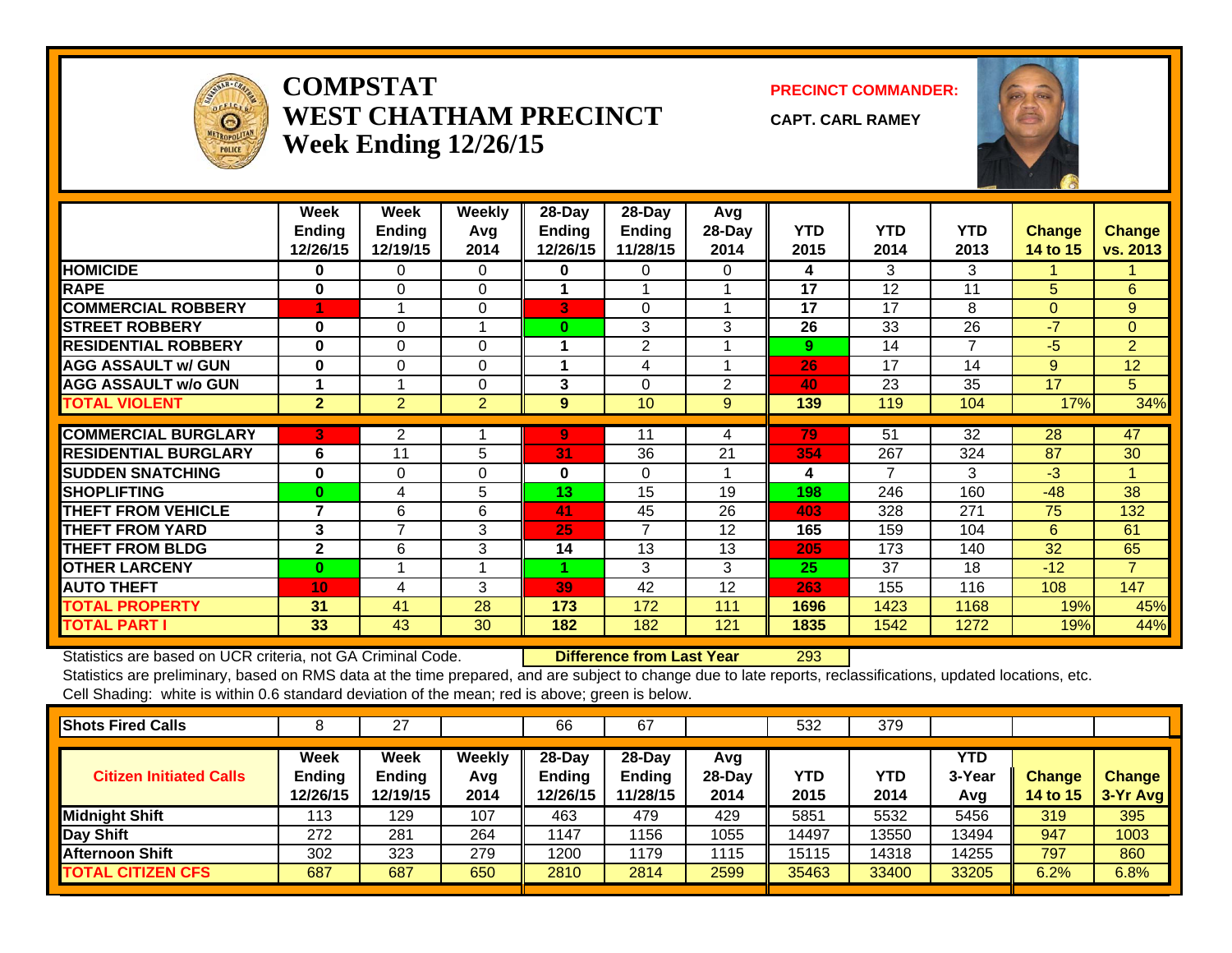

**COMPSTATDOWNTOWN PRECINCTWeek Ending 12/26/15**

#### **PRECINCT COMMANDER:**

**CAPT. Ben Herron**



|                             | Week<br><b>Ending</b><br>12/26/15 | Week<br><b>Ending</b><br>12/19/15 | Weekly<br>Avq<br>2014 | 28-Day<br><b>Ending</b><br>12/26/15 | 28-Day<br><b>Ending</b><br>11/28/15 | Avg<br>28-Day<br>2014    | <b>YTD</b><br>2015 | <b>YTD</b><br>2014 | <b>YTD</b><br>2013 | <b>Change</b><br>14 to 15 | <b>Change</b><br>vs. 2013 |
|-----------------------------|-----------------------------------|-----------------------------------|-----------------------|-------------------------------------|-------------------------------------|--------------------------|--------------------|--------------------|--------------------|---------------------------|---------------------------|
| <b>HOMICIDE</b>             | 0                                 | $\Omega$                          | $\Omega$              | $\bf{0}$                            | $\overline{2}$                      |                          | 10                 | 7                  | 9                  | 3                         |                           |
| <b>RAPE</b>                 | 0                                 | $\Omega$                          | $\Omega$              | $\bf{0}$                            | $\Omega$                            |                          | 16                 | 14                 | 11                 | $\overline{2}$            | 5                         |
| <b>COMMERCIAL ROBBERY</b>   |                                   | $\Omega$                          | $\Omega$              | 1                                   | $\Omega$                            |                          | 12                 | 7                  | 11                 | 5                         | 1                         |
| <b>STREET ROBBERY</b>       | $\bf{0}$                          | $\overline{2}$                    | $\overline{2}$        | 4                                   | 10                                  | $\overline{\phantom{a}}$ | 113                | 89                 | 109                | 24                        | 4                         |
| <b>RESIDENTIAL ROBBERY</b>  | $\bf{0}$                          | $\Omega$                          | $\Omega$              | $\bf{0}$                            |                                     | 0                        | $\overline{9}$     | 4                  | 8                  | 5                         |                           |
| <b>AGG ASSAULT w/ GUN</b>   |                                   | 2                                 |                       | 5                                   | $\overline{2}$                      | 3                        | 55                 | 41                 | 37                 | 14                        | 18                        |
| <b>AGG ASSAULT w/o GUN</b>  |                                   |                                   |                       | 3                                   | 3                                   | 3                        | 47                 | 42                 | 46                 | 5                         |                           |
| <b>TOTAL VIOLENT</b>        | 3                                 | 5                                 | 4                     | 13                                  | 18                                  | 16                       | 262                | 204                | 231                | 28%                       | 13%                       |
|                             |                                   |                                   |                       |                                     |                                     |                          |                    |                    |                    |                           |                           |
| <b>COMMERCIAL BURGLARY</b>  | 0                                 | 0                                 |                       | $\bf{0}$                            |                                     | 3                        | 26                 | 44                 | 35                 | $-18$                     | $-9$                      |
| <b>RESIDENTIAL BURGLARY</b> | 4                                 | $\overline{2}$                    | 3                     | 8                                   | 14                                  | 11                       | 139                | 134                | 170                | 5                         | $-31$                     |
| <b>SUDDEN SNATCHING</b>     | $\bf{0}$                          | $\Omega$                          |                       | $\bf{0}$                            | 3                                   | $\overline{2}$           | 36                 | 31                 | 30                 | 5                         | 6                         |
| <b>SHOPLIFTING</b>          |                                   | $\Omega$                          | 4                     | 8                                   | 9                                   | 18                       | 243                | 228                | 222                | 15                        | 21                        |
| <b>THEFT FROM VEHICLE</b>   | 6                                 | 13                                | 9                     | 43                                  | 21                                  | 36                       | 410                | 467                | 369                | $-57$                     | 41                        |
| <b>THEFT FROM YARD</b>      | $\bf{0}$                          | 4                                 | 5                     | 10 <sup>1</sup>                     | 15                                  | 21                       | 217                | 262                | 230                | $-45$                     | $-13$                     |
| <b>THEFT FROM BLDG</b>      | 3.                                | 8                                 | 5                     | 23                                  | 17                                  | 21                       | 227                | 275                | 192                | $-48$                     | 35                        |
| <b>OTHER LARCENY</b>        | $\mathbf{0}$                      | 0                                 |                       | $\mathbf{2}$                        |                                     | 2                        | 20                 | 29                 | 42                 | $-9$                      | $-22$                     |
| <b>AUTO THEFT</b>           | 3                                 | 4                                 | 3                     | 15                                  | 21                                  | 11                       | 203                | 138                | 116                | 65                        | 87                        |
| <b>TOTAL PROPERTY</b>       | 17                                | 31                                | 31                    | 109                                 | 102                                 | 125                      | 1521               | 1608               | 1406               | $-5%$                     | 8%                        |
| <b>TOTAL PART I</b>         | 20                                | 36                                | 35                    | 122                                 | 120                                 | 141                      | 1783               | 1812               | 1637               | $-2%$                     | 9%                        |

Statistics are based on UCR criteria, not GA Criminal Code. **Difference from Last Year** -29

| <b>Shots Fired Calls</b>       | 23                                       | 30                                |                              | 85                                  | 84                                  |                         | 788         | 490         |                      |                                  |                             |
|--------------------------------|------------------------------------------|-----------------------------------|------------------------------|-------------------------------------|-------------------------------------|-------------------------|-------------|-------------|----------------------|----------------------------------|-----------------------------|
| <b>Citizen Initiated Calls</b> | <b>Week</b><br><b>Ending</b><br>12/26/15 | <b>Week</b><br>Ending<br>12/19/15 | <b>Weekly</b><br>Avg<br>2014 | 28-Day<br><b>Ending</b><br>12/26/15 | 28-Day<br><b>Ending</b><br>11/28/15 | Avg<br>$28-Day$<br>2014 | YTD<br>2015 | YTD<br>2014 | YTD<br>3-Year<br>Avg | <b>Change</b><br><b>14 to 15</b> | <b>Change</b><br>$3-Yr$ Avg |
| Midnight Shift                 | 100                                      | 111                               | 114                          | 422                                 | 465                                 | 457                     | 6223        | 5895        | 5878                 | 328                              | 345                         |
| Day Shift                      | 166                                      | 190                               | 223                          | 770                                 | 817                                 | 891                     | 11978       | 1462        | 11387                | 516                              | 591                         |
| <b>Afternoon Shift</b>         | 209                                      | 238                               | 244                          | 889                                 | 874                                 | 976                     | 12964       | 12549       | 12385                | 415                              | 579                         |
| <b>TOTAL CITIZEN CFS</b>       | 475                                      | 539                               | 581                          | 2081                                | 2156                                | 2324                    | 31165       | 29906       | 29650                | 4.2%                             | 5.1%                        |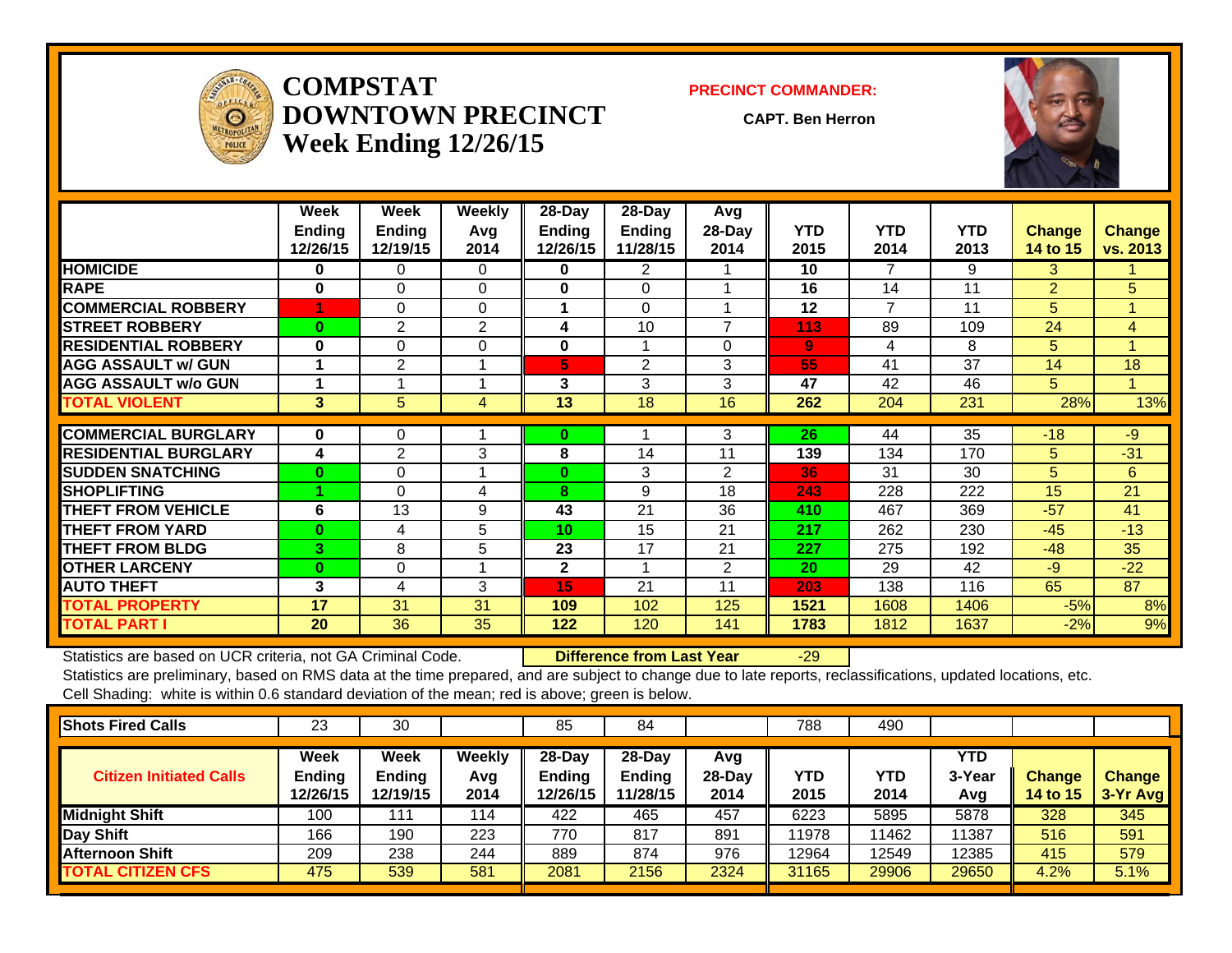

## **COMPSTATCENTRAL PRECINCT** CAPT. DEVONN ADAMS **Week Ending 12/26/15**

### **PRECINCT COMMANDER:**



|                             | Week<br><b>Ending</b><br>12/26/15 | Week<br><b>Ending</b><br>12/19/15 | Weekly<br>Avg<br>2014 | 28-Day<br>Ending<br>12/26/15 | 28-Day<br>Ending<br>11/28/15 | Avg<br>28-Day<br>2014 | <b>YTD</b><br>2015 | <b>YTD</b><br>2014 | <b>YTD</b><br>2013 | <b>Change</b><br>14 to 15 | <b>Change</b><br>vs. 2013 |
|-----------------------------|-----------------------------------|-----------------------------------|-----------------------|------------------------------|------------------------------|-----------------------|--------------------|--------------------|--------------------|---------------------------|---------------------------|
| <b>HOMICIDE</b>             |                                   | 0                                 | $\Omega$              | 4                            | 2                            |                       | 19                 | 14                 | 11                 | 5.                        | 8                         |
| <b>RAPE</b>                 | $\bf{0}$                          | $\Omega$                          | $\Omega$              | 0                            |                              |                       | 9                  | 14                 | 6                  | $-5$                      | 3                         |
| <b>COMMERCIAL ROBBERY</b>   |                                   | 0                                 | $\Omega$              | 5                            | 3                            |                       | 19                 | 15                 | 13                 | 4                         | 6                         |
| <b>STREET ROBBERY</b>       |                                   | 4                                 | 2                     | 13                           | $\overline{7}$               | 8                     | 103                | 104                | 69                 | $-1$                      | 34                        |
| <b>RESIDENTIAL ROBBERY</b>  | $\bf{0}$                          | $\Omega$                          | $\Omega$              | $\bf{0}$                     | 4                            | 0                     | 11                 | 3                  | 8                  | 8                         | 3                         |
| <b>AGG ASSAULT w/ GUN</b>   | 4                                 | $\Omega$                          | $\overline{2}$        | 13                           | 6                            | 6                     | 109                | 78                 | 54                 | 31                        | 55                        |
| <b>AGG ASSAULT w/o GUN</b>  |                                   |                                   |                       | $\mathbf{2}$                 | 6                            | 3                     | 56                 | 43                 | 54                 | 13                        | $\overline{2}$            |
| <b>TOTAL VIOLENT</b>        | 8                                 | 5                                 | 5                     | 37                           | 29                           | 21                    | 326                | 271                | 215                | 20%                       | 52%                       |
|                             |                                   |                                   |                       |                              |                              |                       |                    |                    |                    |                           |                           |
| <b>COMMERCIAL BURGLARY</b>  | 3                                 | 3                                 |                       | 9                            | 5                            | 4                     | 71                 | 50                 | 90                 | 21                        | $-19$                     |
| <b>RESIDENTIAL BURGLARY</b> | 5.                                | $\overline{ }$                    | 9                     | 33                           | 22                           | 34                    | 406                | 440                | 475                | $-34$                     | $-69$                     |
| <b>SUDDEN SNATCHING</b>     | 0                                 | 0                                 | $\Omega$              | 3                            | 1                            |                       | 15                 | 17                 | 12                 | $-2$                      | 3                         |
| <b>SHOPLIFTING</b>          | $\bf{0}$                          | 2                                 | 2                     | 6                            | 6                            | 8                     | 98                 | 99                 | 102                | $-1$                      | $-4$                      |
| <b>THEFT FROM VEHICLE</b>   | 6                                 | 8                                 | 9                     | 31                           | 25                           | 36                    | 560                | 459                | 464                | 101                       | 96                        |
| <b>THEFT FROM YARD</b>      | 6                                 | 8                                 | 5                     | 22                           | 13                           | 20                    | 205                | 259                | 211                | $-54$                     | $-6$                      |
| <b>THEFT FROM BLDG</b>      | 3                                 | 5                                 | 4                     | 15                           | 15                           | 18                    | 216                | 232                | 213                | $-16$                     | 3                         |
| <b>OTHER LARCENY</b>        | 0                                 | 3                                 |                       | 4                            | $\overline{2}$               | $\overline{2}$        | 39                 | 31                 | 36                 | 8                         | 3                         |
| <b>AUTO THEFT</b>           | 8                                 | $\overline{2}$                    | 4                     | 21                           | 23                           | 17                    | 266                | 221                | 217                | 45                        | 49                        |
| <b>TOTAL PROPERTY</b>       | 31                                | 38                                | 35                    | 144                          | 112                          | 141                   | 1876               | 1808               | 1820               | 4%                        | 3%                        |
| <b>TOTAL PART I</b>         | 39                                | 43                                | 40                    | 181                          | 141                          | 162                   | 2202               | 2079               | 2035               | 6%                        | 8%                        |

Statistics are based on UCR criteria, not GA Criminal Code. **Difference from Last Year** 123

| <b>Shots Fired Calls</b>       | 29                                       | 61                                |                              | 173                             | 156                          |                         | 1793               | 878         |                      |                                  |                             |
|--------------------------------|------------------------------------------|-----------------------------------|------------------------------|---------------------------------|------------------------------|-------------------------|--------------------|-------------|----------------------|----------------------------------|-----------------------------|
| <b>Citizen Initiated Calls</b> | <b>Week</b><br><b>Ending</b><br>12/26/15 | Week<br><b>Ending</b><br>12/19/15 | <b>Weekly</b><br>Avg<br>2014 | $28$ -Dav<br>Ending<br>12/26/15 | 28-Day<br>Ending<br>11/28/15 | Avg<br>$28-Dav$<br>2014 | <b>YTD</b><br>2015 | YTD<br>2014 | YTD<br>3-Year<br>Avg | <b>Change</b><br><b>14 to 15</b> | <b>Change</b><br>$3-Yr$ Avg |
| <b>Midnight Shift</b>          | 141                                      | 115                               | 116                          | 512                             | 475                          | 463                     | 6505               | 5962        | 5956                 | 543                              | 549                         |
| <b>Day Shift</b>               | 226                                      | 245                               | 268                          | 976                             | 1066                         | 1074                    | 13964              | 13826       | 13212                | 138                              | 752                         |
| <b>Afternoon Shift</b>         | 298                                      | 290                               | 274                          | 1167                            | 1090                         | 1098                    | 15086              | 14098       | 14232                | 988                              | 854                         |
| <b>TOTAL CITIZEN CFS</b>       | 665                                      | 650                               | 659                          | 2655                            | 2631                         | 2635                    | 35555              | 33886       | 33400                | 4.9%                             | 6.5%                        |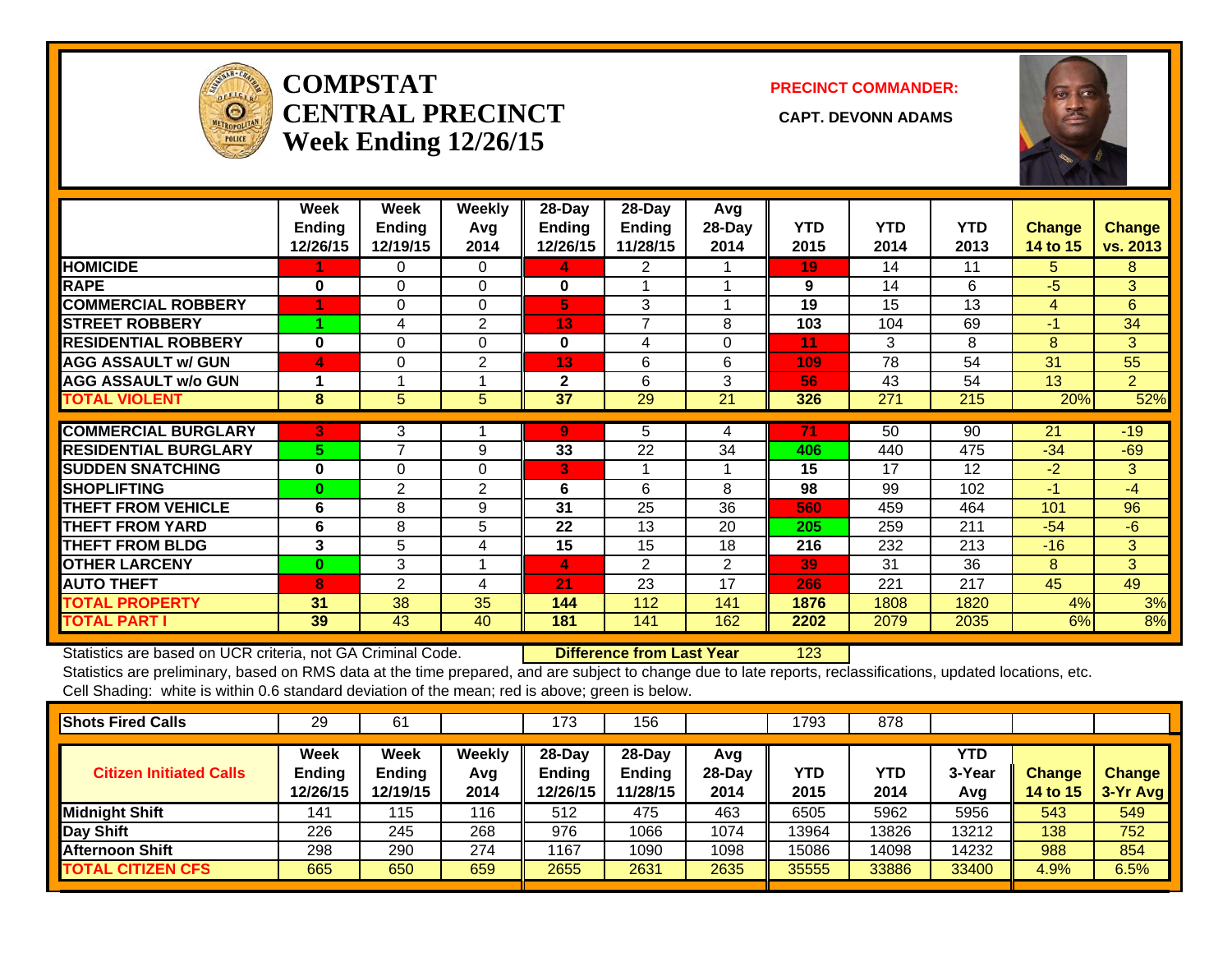

**COMPSTATSOUTHSIDE PRECINCT** CAPT. TERRY SHOOP **Week Ending 12/26/15**

**PRECINCT COMMANDER:**



|                             | Week<br><b>Ending</b><br>12/26/15 | Week<br><b>Ending</b><br>12/19/15 | Weekly<br>Avg<br>2014 | $28$ -Day<br><b>Ending</b><br>12/26/15 | $28$ -Day<br>Ending<br>11/28/15 | Avg<br>$28-Day$<br>2014 | <b>YTD</b><br>2015 | <b>YTD</b><br>2014 | <b>YTD</b><br>2013 | <b>Change</b><br>14 to 15 | <b>Change</b><br>vs. 2013 |
|-----------------------------|-----------------------------------|-----------------------------------|-----------------------|----------------------------------------|---------------------------------|-------------------------|--------------------|--------------------|--------------------|---------------------------|---------------------------|
| <b>HOMICIDE</b>             | 0                                 | 0                                 | 0                     | 0                                      |                                 | 0                       | 7                  | 2                  | 4                  | 5.                        | 3.                        |
| <b>RAPE</b>                 | $\bf{0}$                          | $\Omega$                          | $\Omega$              | $\bf{0}$                               | $\Omega$                        |                         | 8                  | 10                 | 13                 | $-2$                      | $-5$                      |
| <b>COMMERCIAL ROBBERY</b>   | $\bf{0}$                          | 4                                 | и                     | 7                                      | 7                               | 3                       | 26                 | 34                 | 25                 | -8                        | 4                         |
| <b>STREET ROBBERY</b>       |                                   | $\Omega$                          |                       | 2                                      | 3                               | 4                       | 42                 | 48                 | 33                 | $-6$                      | 9                         |
| <b>RESIDENTIAL ROBBERY</b>  | 0                                 | $\Omega$                          | $\Omega$              | 0                                      |                                 |                         | 14                 | 13                 | 10                 |                           | $\overline{4}$            |
| <b>AGG ASSAULT w/ GUN</b>   | $\bf{0}$                          | 2                                 | $\Omega$              | 3                                      | $\overline{2}$                  |                         | 32                 | 14                 | 16                 | 18                        | 16                        |
| <b>AGG ASSAULT w/o GUN</b>  | 0                                 | 0                                 | $\Omega$              | 1                                      |                                 | 2                       | 28                 | 23                 | 25                 | 5.                        | 3                         |
| <b>TOTAL VIOLENT</b>        | 1                                 | 3                                 | 3                     | 13                                     | 15                              | 11                      | 157                | 144                | 126                | 9%                        | 25%                       |
|                             |                                   |                                   |                       |                                        |                                 |                         |                    |                    |                    |                           |                           |
| <b>COMMERCIAL BURGLARY</b>  | $\bf{0}$                          | 0                                 |                       | 0                                      | 2                               | 3                       | 50                 | 42                 | 52                 | 8                         | $-2$                      |
| <b>RESIDENTIAL BURGLARY</b> | $\overline{2}$                    | 4                                 | 5                     | 18                                     | 21                              | 18                      | 308                | 232                | 399                | 76                        | $-91$                     |
| <b>SUDDEN SNATCHING</b>     | 0                                 | $\Omega$                          | $\Omega$              | 0                                      | 3                               |                         | 15                 | 11                 | 13                 | 4                         | $\overline{2}$            |
| <b>SHOPLIFTING</b>          | 10                                | 24                                | 13                    | 76                                     | 60                              | 51                      | 750                | 660                | 749                | 90                        |                           |
| <b>THEFT FROM VEHICLE</b>   | 10                                | 10                                | $\overline{7}$        | 38                                     | 24                              | 27                      | 410                | 353                | 360                | 57                        | 50                        |
| <b>THEFT FROM YARD</b>      | $\mathbf{2}$                      | 3                                 | $\overline{2}$        | 10                                     | 11                              | 9                       | 123                | 113                | 111                | 10                        | 12                        |
| <b>THEFT FROM BLDG</b>      | $\overline{2}$                    | 4                                 | 4                     | 12                                     | 12                              | 17                      | 245                | 220                | 248                | 25                        | $-3$                      |
| <b>OTHER LARCENY</b>        | 0                                 | $\Omega$                          |                       | 4                                      |                                 | 2                       | 25                 | 29                 | 45                 | $-4$                      | $-20$                     |
| <b>AUTO THEFT</b>           | 3                                 | 3                                 | 2                     | 12                                     | 15                              | 8                       | 195                | 98                 | 113                | 97                        | 82                        |
| <b>TOTAL PROPERTY</b>       | 29                                | 48                                | 34                    | 170                                    | 149                             | 136                     | 2121               | 1758               | 2090               | 21%                       | 1%                        |
| <b>TOTAL PART I</b>         | 30                                | 51                                | 37                    | 183                                    | 164                             | 148                     | 2278               | 1902               | 2216               | 20%                       | 3%                        |

Statistics are based on UCR criteria, not GA Criminal Code. **Difference from Last Year** 376

| <b>Shots Fired Calls</b>       | 18                         | 18                         |                       | 59                                  | 47                                     |                         | 483         | 330         |                      |                                  |                           |
|--------------------------------|----------------------------|----------------------------|-----------------------|-------------------------------------|----------------------------------------|-------------------------|-------------|-------------|----------------------|----------------------------------|---------------------------|
| <b>Citizen Initiated Calls</b> | Week<br>Ending<br>12/26/15 | Week<br>Ending<br>12/19/15 | Weekly<br>Avg<br>2014 | 28-Day<br><b>Ending</b><br>12/26/15 | $28$ -Dav<br><b>Ending</b><br>11/28/15 | Avg<br>$28-Day$<br>2014 | YTD<br>2015 | YTD<br>2014 | YTD<br>3-Year<br>Avg | <b>Change</b><br><b>14 to 15</b> | <b>Change</b><br>3-Yr Avg |
| Midnight Shift                 | 112                        | 100                        | 91                    | 370                                 | 368                                    | 363                     | 5143        | 4675        | 4742                 | 468                              | 401                       |
| Day Shift                      | 241                        | 281                        | 259                   | 1041                                | 1017                                   | 1038                    | 14038       | 3365        | 13212                | 673                              | 826                       |
| <b>Afternoon Shift</b>         | 273                        | 312                        | 259                   | 1114                                | 924                                    | 1034                    | 13810       | 3296        | 13219                | 514                              | 591                       |
| <b>TOTAL CITIZEN CFS</b>       | 626                        | 693                        | 609                   | 2525                                | 2309                                   | 2435                    | 32991       | 31336       | 31172                | 5.3%                             | 5.8%                      |